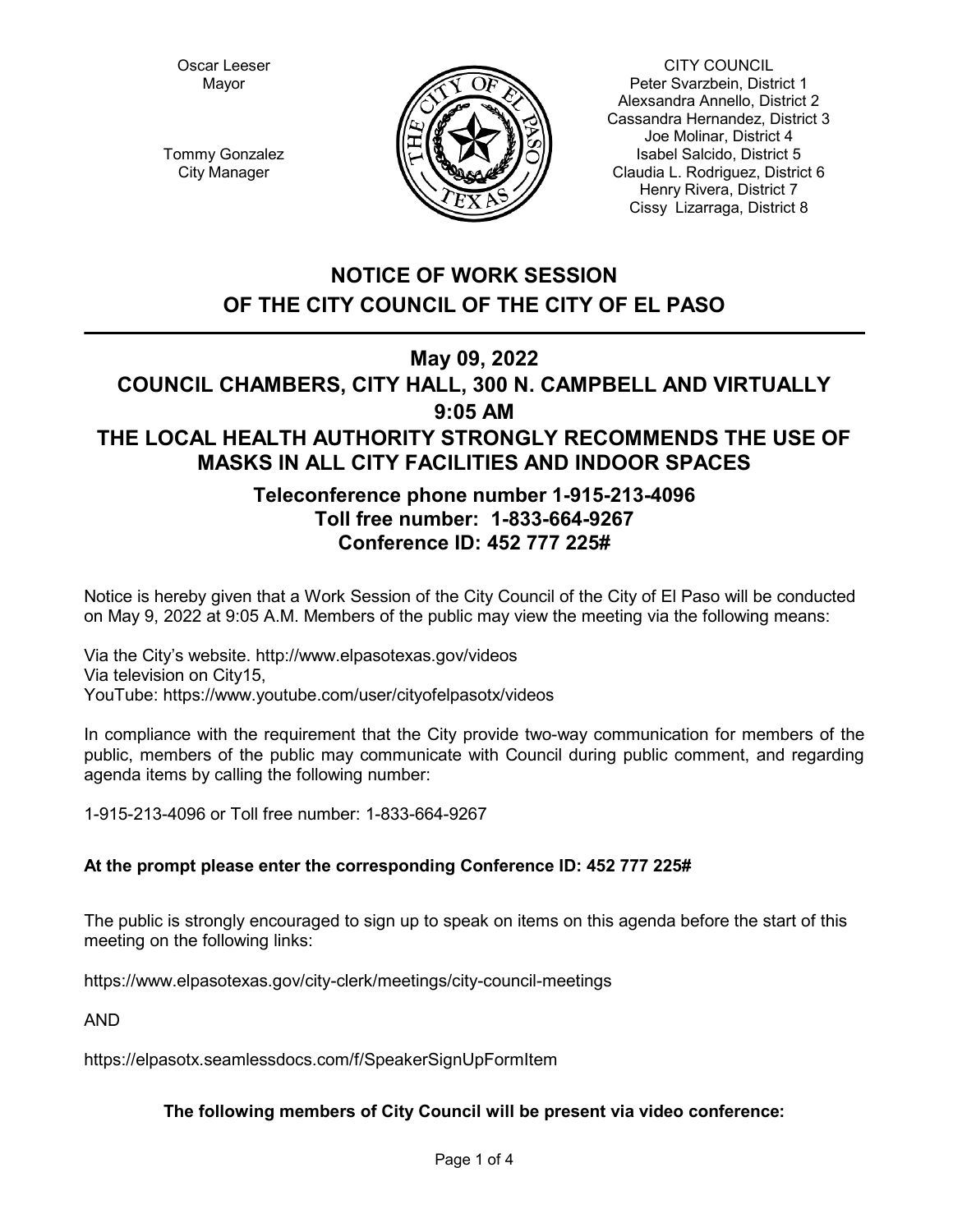#### **Representative Cassandra Hernandez (upon approval)**

#### **A quorum of City Council must participate in the meeting.**

### **AGENDA**

- **1.** Discussion and action to authorize District 3 City Representative Cassandra Hernandez to attend Council meetings by video conference more than one regular meeting week in a row, for the meeting week of May 9, 2022 and the meeting week of May 23, 2022. **[22-556](http://elpasotexas.legistar.com/gateway.aspx?m=l&id=/matter.aspx?key=7020) All Districts** Members of the City Council, Representative Cassandra Hernandez, (915) 212-0003 **2.** Presentation and discussion by the COVID-19 Response and Recovery Cross-Functional Team providing information on key activities, efforts, and processes. 1. Overview (Tommy Gonzalez) 2. City Attorney Overview (Karla Nieman) a) Greg Abbott, in his official capacity as Governor of Texas v. City of El Paso & Statewide Mask Mandate Litigation b) Additional Updates 3. Team Lead Report: a) Health Focus (Hector Ocaranza, M.D.) 4. City Manager Wrap-up (Tommy Gonzalez) **[22-548](http://elpasotexas.legistar.com/gateway.aspx?m=l&id=/matter.aspx?key=7012) All Districts** City Manager's Office, Cary Westin, (915) 212-1063 **3.** Discussion and action on a Resolution authorizing the City Manager or his designee to establish appropriations in the amount of \$115,979,244 which constitutes the remainder of the American Rescue Plan Act ("ARPA") grant funds received by the City and that the City Council approves the appropriation of the grant funds from the Coronavirus State and Local Fiscal Recovery Funds in accordance with the requirements stipulated by the American Rescue Plan Act and federal guidelines in the Final Rule to cover expenses incurred to respond and recover from the COVID-19 public health crisis. **[22-549](http://elpasotexas.legistar.com/gateway.aspx?m=l&id=/matter.aspx?key=7013) All Districts** City Manager's Office, K. Nicole Cote, (915) 212-1092 **4.** Presentation and discussion providing a report from the following Goal Teams: **[22-547](http://elpasotexas.legistar.com/gateway.aspx?m=l&id=/matter.aspx?key=7011)**
	- 1. Vision Block: High Performing Government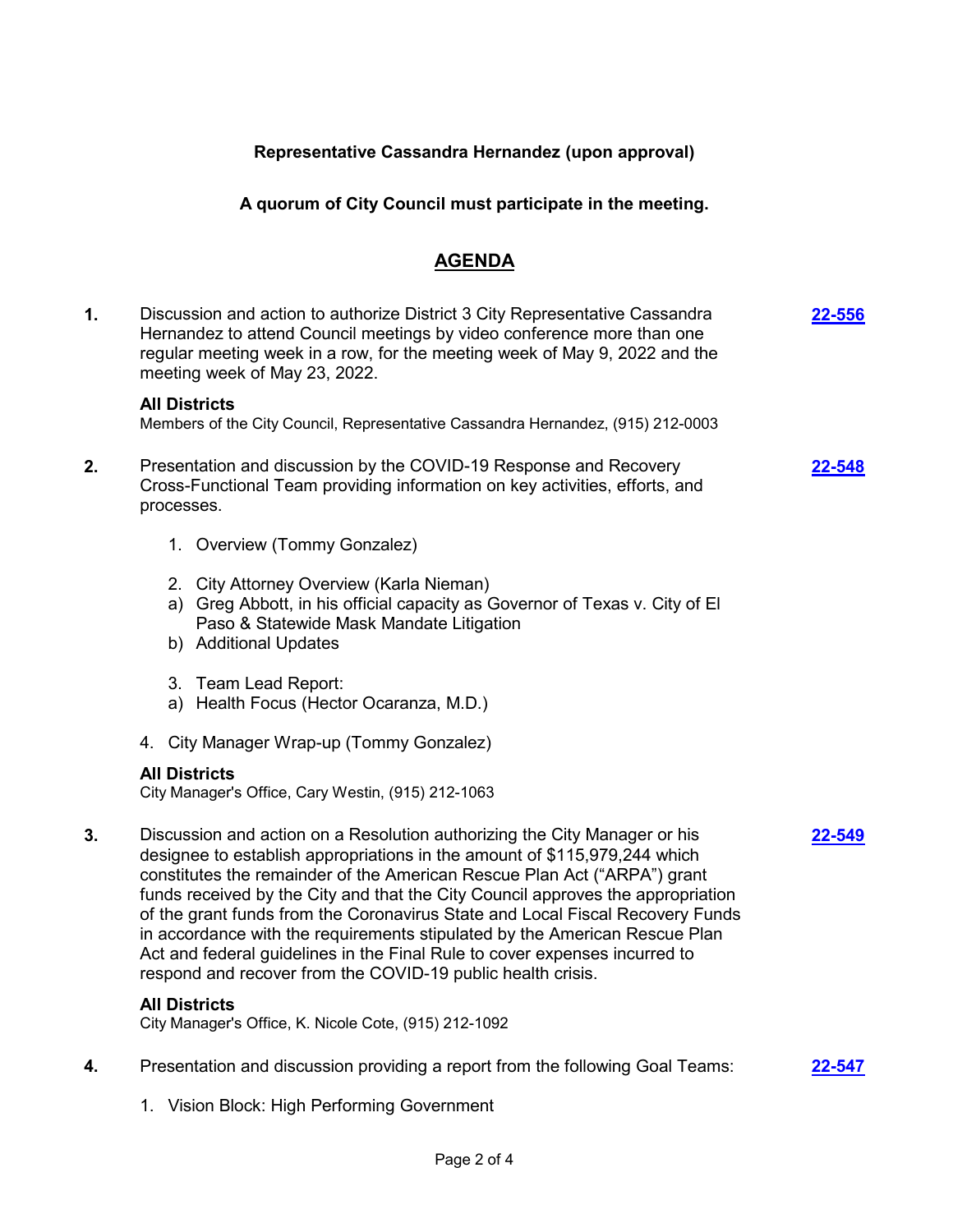a) Goal 5 (Communication) Carolyn Patrick, Information Technology Assistant Director Goal 6 (Sound Governance) Araceli Guerra, Managing Director of Internal Services

#### **All Districts**

Performance Office, Juliana Baldwin-Munoz, (915) 212-1204

**5.** Presentation and discussion about the progress made in the implementation of the Regional Renewable Energy Advisory Council (RREAC) and its alignment with the City's Strategic and Urban Energy Plans. **[22-511](http://elpasotexas.legistar.com/gateway.aspx?m=l&id=/matter.aspx?key=6975)**

#### **All Districts**

Community and Human Development, Nicole Ferrini, (915) 212-1659

**6.** Discussion and action on the City of El Paso's legislative agenda for the 88th Regular Session of the Texas State Legislature. **[22-518](http://elpasotexas.legistar.com/gateway.aspx?m=l&id=/matter.aspx?key=6982)**

#### **All Districts**

Economic and International Development, Lindsey Adams, (915) 212-1622 Economic and International Development, Elizabeth Triggs, (915) 212-1619

### **EXECUTIVE SESSION**

The following members of City Council will be present via video conference:

Representative Cassandra Hernandez (upon approval)

The City Council of the City of El Paso may retire into EXECUTIVE SESSION pursuant to Section 3.5A of the El Paso City Charter and the Texas Government Code, Chapter 551, Subchapter D, to discuss any of the following: (The items listed below are matters of the sort routinely discussed in Executive Session, but the City Council of the City of El Paso may move to Executive Session any of the items on this agenda, consistent with the terms of the Open Meetings Act and the Rules of City Council.) The City Council will return to open session to take any final action and may also, at any time during the meeting, bring forward any of the following items for public discussion, as appropriate.

| Section 551.071<br>Section 551.072<br>Section 551.073 | CONSULTATION WITH ATTORNEY<br>DELIBERATION REGARDING REAL PROPERTY<br>DELIBERATION REGARDING PROSPECTIVE GIFTS |
|-------------------------------------------------------|----------------------------------------------------------------------------------------------------------------|
| Section 551.074                                       | PERSONNEL MATTERS                                                                                              |
| Section 551.076                                       | DELIBERATION REGARDING SECURITY DEVICES OR SECURITY AUDITS                                                     |
| Section 551.087                                       | DELIBERATION REGARDING ECONOMIC DEVELOPMENT NEGOTIATIONS                                                       |
| Section 551.089                                       | DELIBERATION REGARDING SECURITY DEVICES OR SECURITY AUDITS; CLOSED<br><b>MEETING</b>                           |

#### **Goal 6: Set the Standard for Sound Governance and Fiscal Management**

**Discussion and action on the following:**